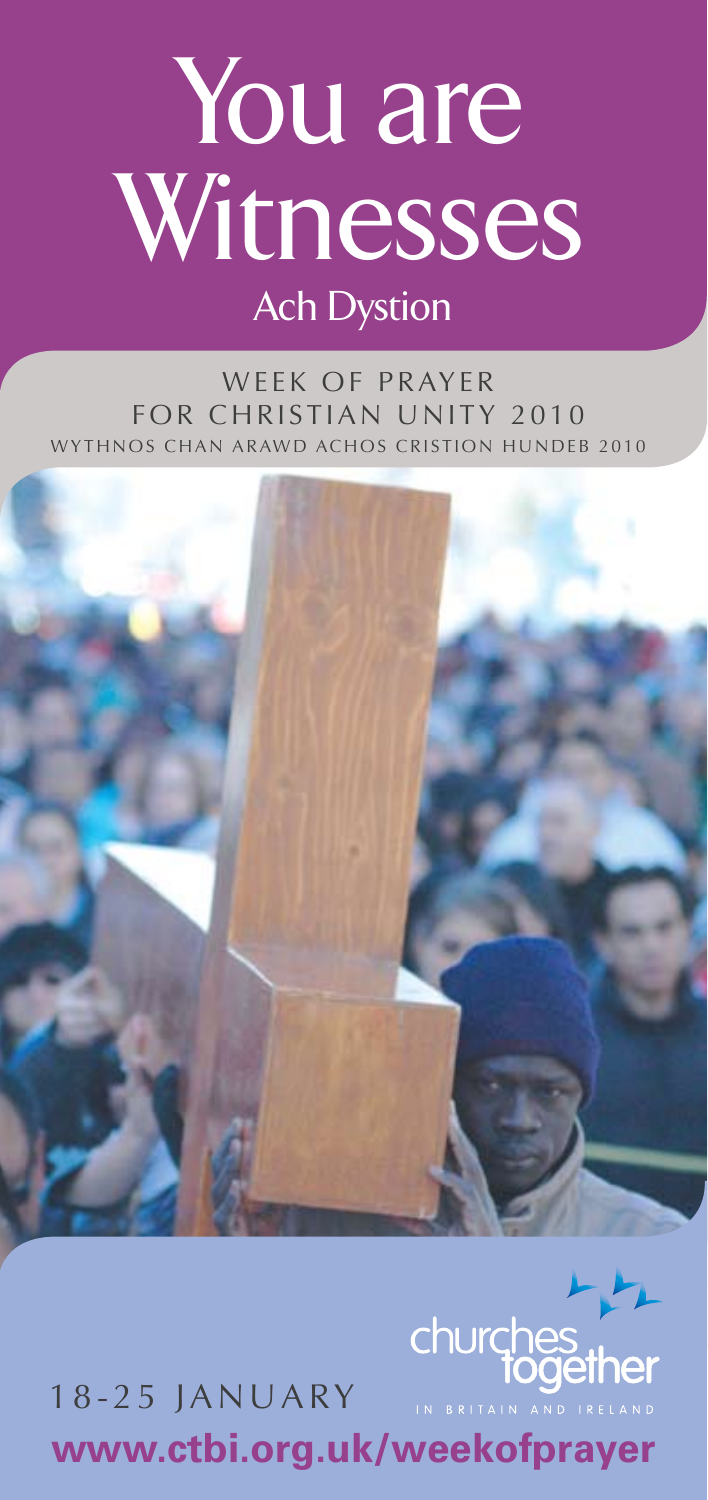The resurrection stories in the Gospel have immense power that touch upon so many different aspects of human experience - dashed hopes, disappointments, grief and loss. But they also speak of a difficulty to accept change and recognise new realities.

This year, the host nation for the Week of Prayer for Christian Unity is my own, Scotland, and they have chosen the vivid account of Jesus' Resurrection as the focus for our thought and prayers about Christian unity.

The unity in Christ that we seek and pray for implies that we are called to embrace something new, something that will change us and the church - from something disunited to a Church that is one in Christ.

At the present time, some commentators have observed that the ecumenical movement is 'becalmed'. Recently, CTBI has been pondering that metaphor and have related it to another - the desert. In Christian spirituality the desert is not only a lonely, sometimes hostile place, but also a place of spiritual renewal and growth, a place where faith is strengthened and deepened. So if there is a sense that we are 'becalmed' in our ecumenical journey we might see this not as a cause for mourning but an opportunity for renewal and rekindled hope.

During this Week of Prayer for Christian Unity I hope you will join with us to pray for that renewed passion for Christian Unity and see in particular the risen Christ in our midst.

#### **Revd Bob Fyffe**

General Secretary Churches Together in Britain and Ireland

#### Important Note for this Year's Week of Prayer for Christian Unity

This year we have continued the format of previous years with the worship service as a 'pull out' in the middle of the booklet. However, for the first time we are offering two versions of the service: "Order of Service A" if you wish to use a liturgical form and "Order of Service B" if you prefer a more informal approach. We hope this offers you the flexibility for your own context.

## **Day 1**

#### **Theme: Witness through Celebrating Life**

#### **YOU**

- *1. How do you and your church celebrate life?*
- *2. How might others learn through you that Christ is alive?*
- *3. In what ways do you feel you are growing more Christ-like, and in what ways do you feel you are not?*

## **THE WORD**<br>READ: Genesi

- READ: *Genesis 1:1. 26-31, Psalm 104:1-24, 1 Corinthians 15:12-20,* Luke 24:1-5 – The resurrection is revealed to the women first.
- FOCUS: **Why do you look for the living among the dead?**  $(l$ uke  $24:5)$

#### REFLECTION

A time to mourn, and not to celebrate; to anoint lovingly the tortured corpse of a beloved master.

Who are the shining strangers?

Resurrection dawns at the pit of deepest despair; at the end of a restless night, fear of what was to come, oil and spices, women in tears, blurred vision and leaden-like limbs.

Morning dawns, light breaks through, awesome truth, the world is changed, a penny drops.

#### THE WORLD

O God, who created us out of your love and who longs for love to flourish, we pray for those whose spirits are grieved, whose hope has died. enduring the gloom of half light and longing for morning to come.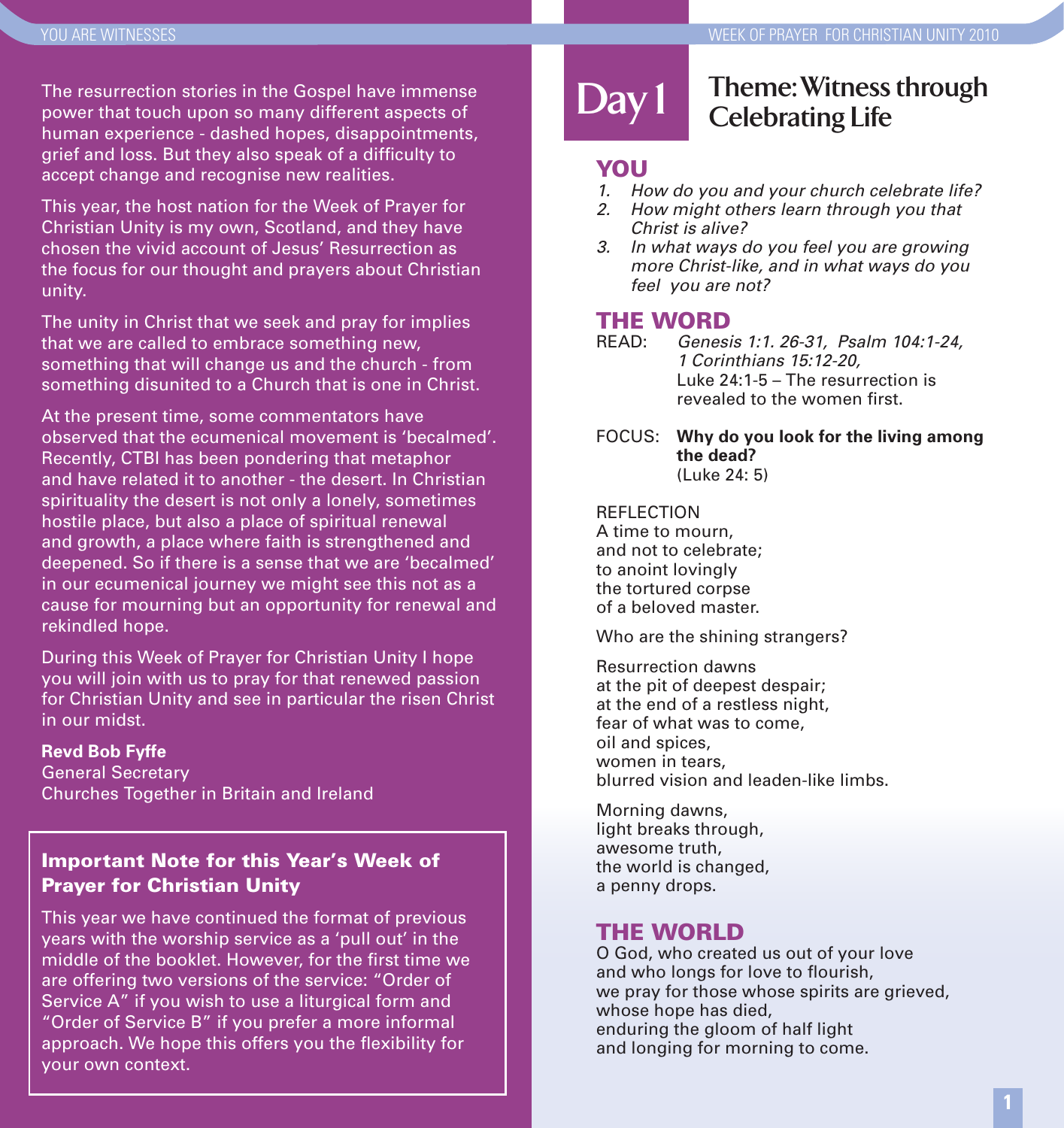#### Day 2 **Theme: Witness through** Day 3 **sharing stories**

#### **YOU**

- *1. Have you ever been drawn into the stories of others?*
- *2. Has there been an occasion when you were able to share a story of faith?*
- *3. Where can we find the "Gospel Gossiped" using modern communications?*

## **THE WORD**<br>READ: Jeremi

- READ: *Jeremiah 1:4-8; Psalm 98; Acts 14:21-23;* Luke 24:13-17a - The Road to Emmaus
- FOCUS: **What are you discussing with each other while you walk along?** (Luke 24: 17)

#### REFLECTION

Your story encompasses mine: all my messy-worded-meanings, mis-spellings, crossings out and alterations. Somehow your story crafts mine, erasing what I thought was indelible, weaving your golden threads through my many-worded-meanings, making my life a miracle of your mercy and your grace.

#### THE WORLD

Author of life and perfect conversation, we travel life's journey, sharing our stories, so often not knowing you walk with us. Thank you, for you are always there, listening to our questions and giving your answers, Ask us your questions and guide us into your Truth.

#### **Theme: Witness through awareness**

#### **YOU**

- *1. When and in what ways are you aware of God's presence?*
- *2. Are you aware of today's global celebrations and tragedies, and how do you respond to these in your daily life?*
- *3. Is there something more that you or your church could do to respond to these situations?*

## **THE WORD**<br>READ: 1 Sami

- READ: *1 Samuel 3:1-10; Psalm 23; Acts 8:26-40;* Luke 24:13-19a –Jesus, the unrecognised companion on the road
- FOCUS: **Are you the only stranger in Jerusalem who does not know the things that have taken place there in these days?**  (Luke 24: 18)

#### REFLECTION

Walking the rough road back from Jerusalem, the air heavy with our disappointment, with sadness, loss, regret. ("Where is the one who should redeem Israel?") We were aware of the stranger matching his footsteps to our own. How could we guess that this unrecognised companion would yet reveal himself in such a simple action as the sharing of a loaf of bread?

#### THE WORLD

Lord Jesus, you encounter us and walk alongside us in everyday life. We pray for the grace to be aware of your loving presence and of all that you offer us, so that we may give greater witness to our faith and trust in you.

God we walk the same road as those from whom the incidents of history have divided us. Draw us ever closer, so that together we may reflect the unity for which your son prayed.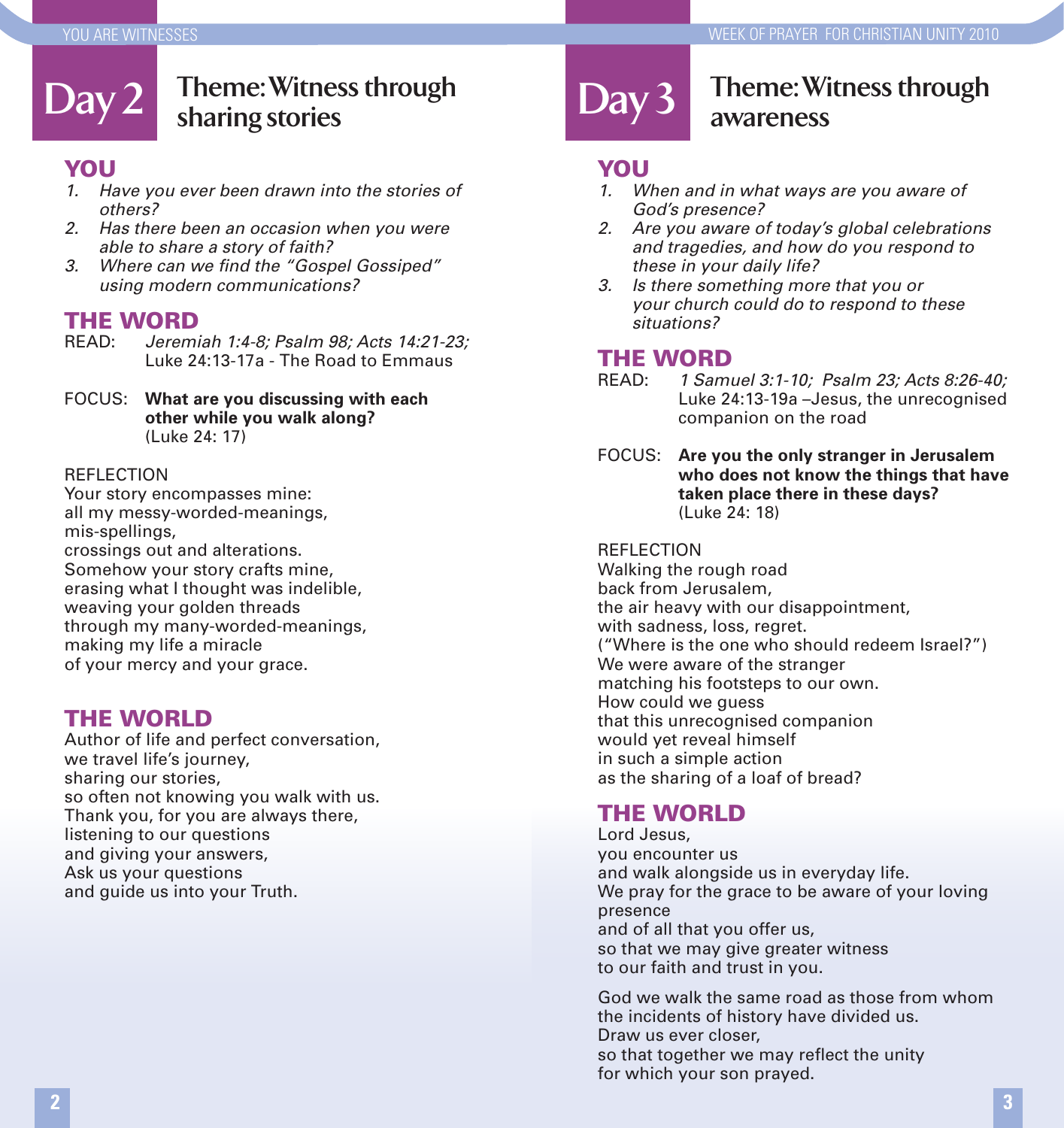# **Day 4**

#### **Theme: Witness through heritage and tradition**

#### **YOU**

- *1. Who has inspired your faith?*
- *2. What is it in your faith that inspires you each day?*
- *3. How has your history shaped you?*
- *4. How can you pass on the good things of your tradition?*

## **THE WORD**<br>**READ**: Deuter

READ: *Deuteronomy 6.3-9; Psalm 34; Acts 4,32-35;* Luke 24: 19-27 – He opened the Scriptures to them.

#### FOCUS: **What things?**

#### REFLECTION

The past is not entirely past but flows unseen; a hidden stream, life-giving source in barren seasons yet sometimes, sadly, trapped in stagnant pools.

When broken dreams disorientate disciples, leaving them orphaned from meaning and hope, there comes, afresh, traditions transforming truth to reassemble God's life-giving pattern.

Moses and the prophets heard long ago the promise of one who was yet to come, in whose life and death and resurrection earth and heaven were reconciled as one.

#### THE WORLD

Grant us, O Living and Redeeming Lord, the eyes to see into and beyond our traditions. Give us the gift of discernment so we can pass to each other those things which build up your Body, which is your Church.

Give me eyes to see, and ears to hear your voice of love. Lead me so to act each day that I may display the Unity which is in your Church and World.

God, we pray for overwhelmed souls broken by shattering events, dismayed by fading dreams, grieving and grasping in equal measure. May salvation's story in Jesus Christ be their strength and song.

# **Order of Service A**

## **GATHERING**

As people arrive they may be given a card with the question "What are you hoping for?". They are invited to fill in their responses, turning their answer into a prayer, and these are collected during the prayers of intercession.

Devotional songs, drawing together the traditions represented, are sung as the congregation gathers. The congregation is invited to stand for a culminating hymn of praise

## **Call to worship**

*My eyes have seen your salvation which you have prepared in the presence of all peoples.*

**A light for revelation to the nations and for the glory of your people.**

## I: THE NEWS AT THE EMPTY TOMB

#### **Gathering Gospel** Luke 24:1-12

This could be read by different voices, each saying one sentence, from within the congregation. The last reader then places a Bible before the congregation saying

*This is the Gospel of Christ.*

#### **Praise for the dawning of your truth.**

## **Song of resurrection praise**

See *Additional resources* for suggestions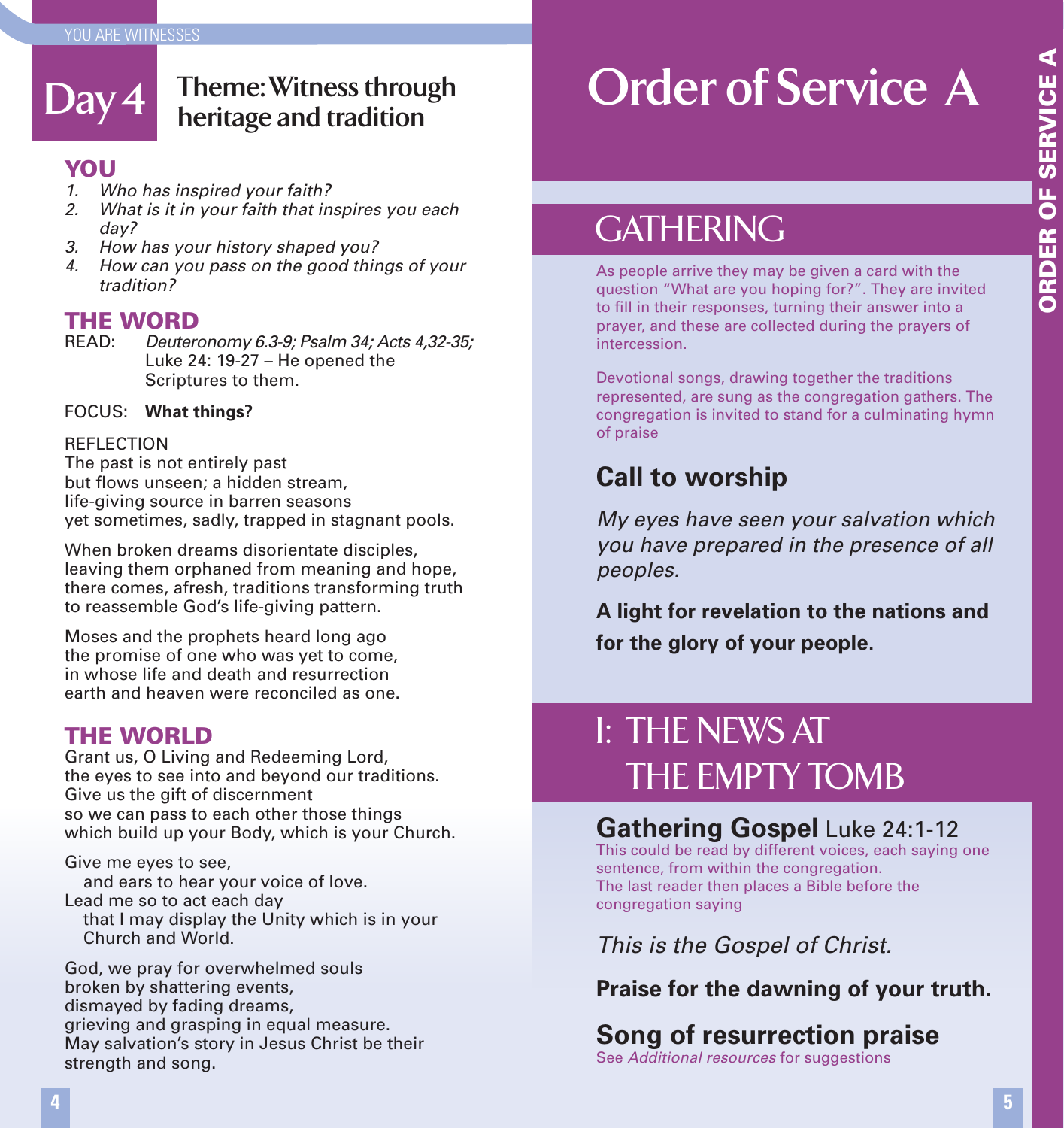# **ORDER OF SERVICE A** ORDER OF SERVICE A

#### **Welcome**

A shared welcome is given by all leaders at front of the worship space.

An explanation of the service and the key text: Luke 24:48 'You are witnesses of these things'

#### **Opening prayer of gratitude for God's presence**

*Let us pray that we may be ready to be called by God's Holy Word.* 

*Almighty God, who gave such grace to your apostle Saint Andrew that he readily obeyed the call of your Son Jesus Christ and brought his brother with him: call us by your holy word, and give us grace to follow you without delay and tell the good news of your kingdom; through Jesus Christ your Son our Lord, who is alive and reigns with you, in the unity of the Holy Spirit. one God, now and for ever.*  **Amen.**

## *Word*

## II: THE STORY ON THE ROAD TO EMMAUS

**Reading** Luke 24:13-24

#### **Song or Psalm**

*For example, Haven't you heard? (CG46)*

#### **Meditation**

See *Additional resources* for options.

**Reading** Luke 24:25-35 This may be announced.

#### *This is the Gospel of Christ.* **Praise for the dawning of your truth.**

**Song: "***Will you come and follow me?" (R&S 558; CH5 533; Common Ground 148)*

**Address, Sermon or Reflection** "This is the Gospel we share."

## III: YOU ARE WITNESSES

**Reading** Luke 24:36-49 This may be announced.

#### *This is the Gospel of Christ.* **Praise for the dawning of your truth.**

We believe that Jesus, the Christ, the Messiah suffered and rose from the dead on the third day, and that repentance and forgiveness of sins is to be proclaimed in his name to all nations.

## *Prayers*

#### **Prayers of Intercession**

*The response "Bring your best to their worst" (in "There is One Among Us" , Wild Goose Publications) may be said or sung several times while the cards "What are you hoping for?" are collected prior to the prayers. The response may also be sung during the prayers. Other responses may be used.*

**The Lord's Prayer**

**The Peace**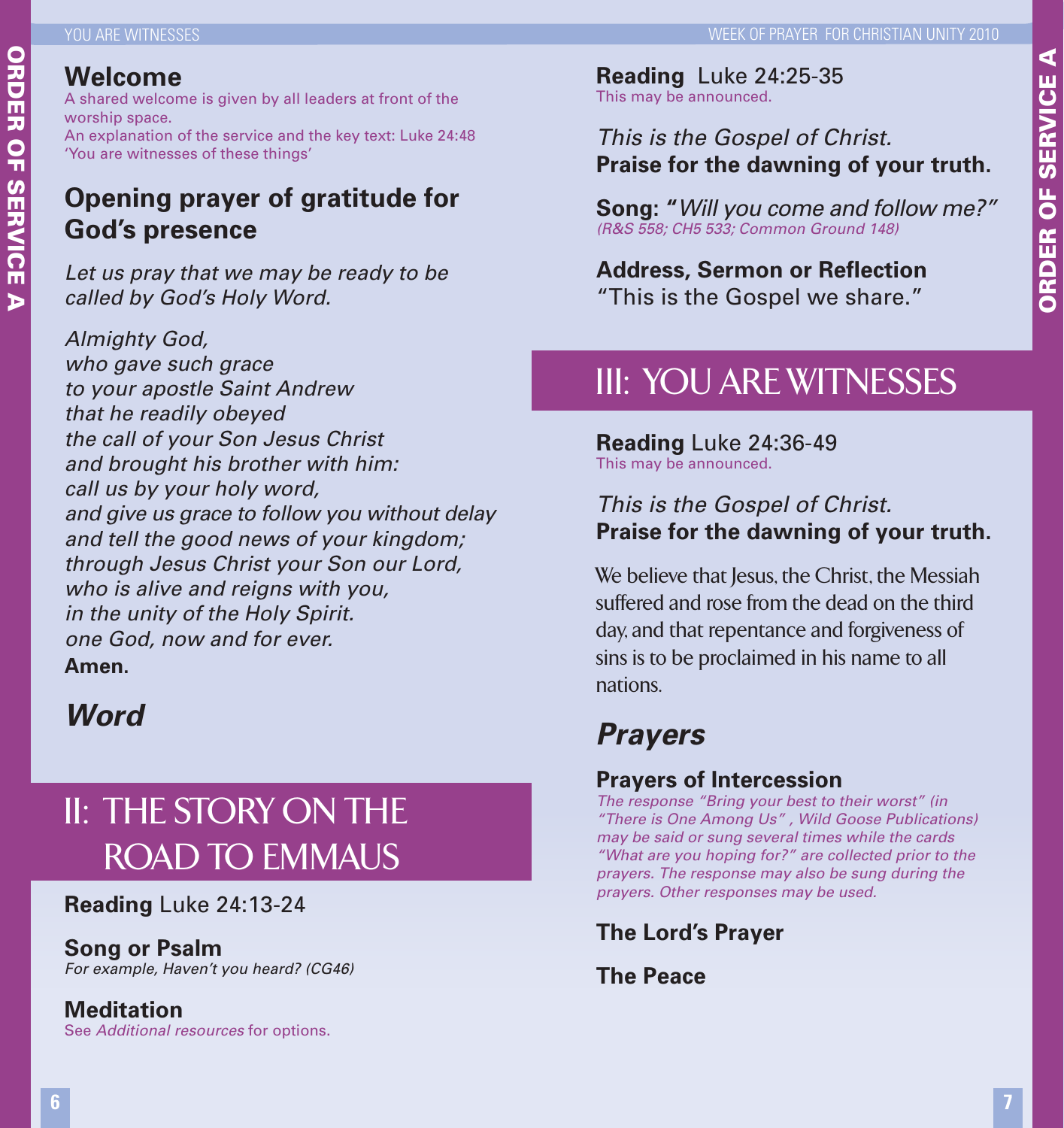**LEADER** The risen Christ came and stood amongst his disciples and said 'peace be with you'. They were glad when they saw the Lord. The peace of the Lord be always with you. **ALL And also with you.**

#### **Hymn or Song**

See *Additional resources* for suggestions,

## Invitation to **COMMITMENT**

#### **LEADER** Where do we commit ourselves to be?

#### *Prayer of commitment (said by all)*

**Take us from where we are, to where you want us to be; make us not merely guardians of a heritage, but living signs of your coming Kingdom; fire us with passion for justice and peace between all people;**

**fill us with that faith, hope and love which embody the Gospel;**

**and through the power of the Holy Spirit make us one.**

**That the world may believe,** 

**that your name may be enthroned in our nation,**

**that your church may more effectively be your body,** 

**we commit ourselves to love you, serve you, and follow you as pilgrims not strangers.**

**Amen.***(Taken from the commitment used at the Inaugural Service of* Action of Churches Together in Scotland*.)*

## **DISMISSAL**

#### **The Blessing/Benediction**

God who raised Jesus Christ from the dead give you confidence to trust in the kingdom to come.

#### **Amen.**

Christ who broke bread and walks with his friends feed you with his Word and lead you in truth.

#### **Amen.**

The Spirit who empowers the Church for all time give you unity to witness in the power of his name.

#### **Amen.**

And the blessing …

#### **Amen.**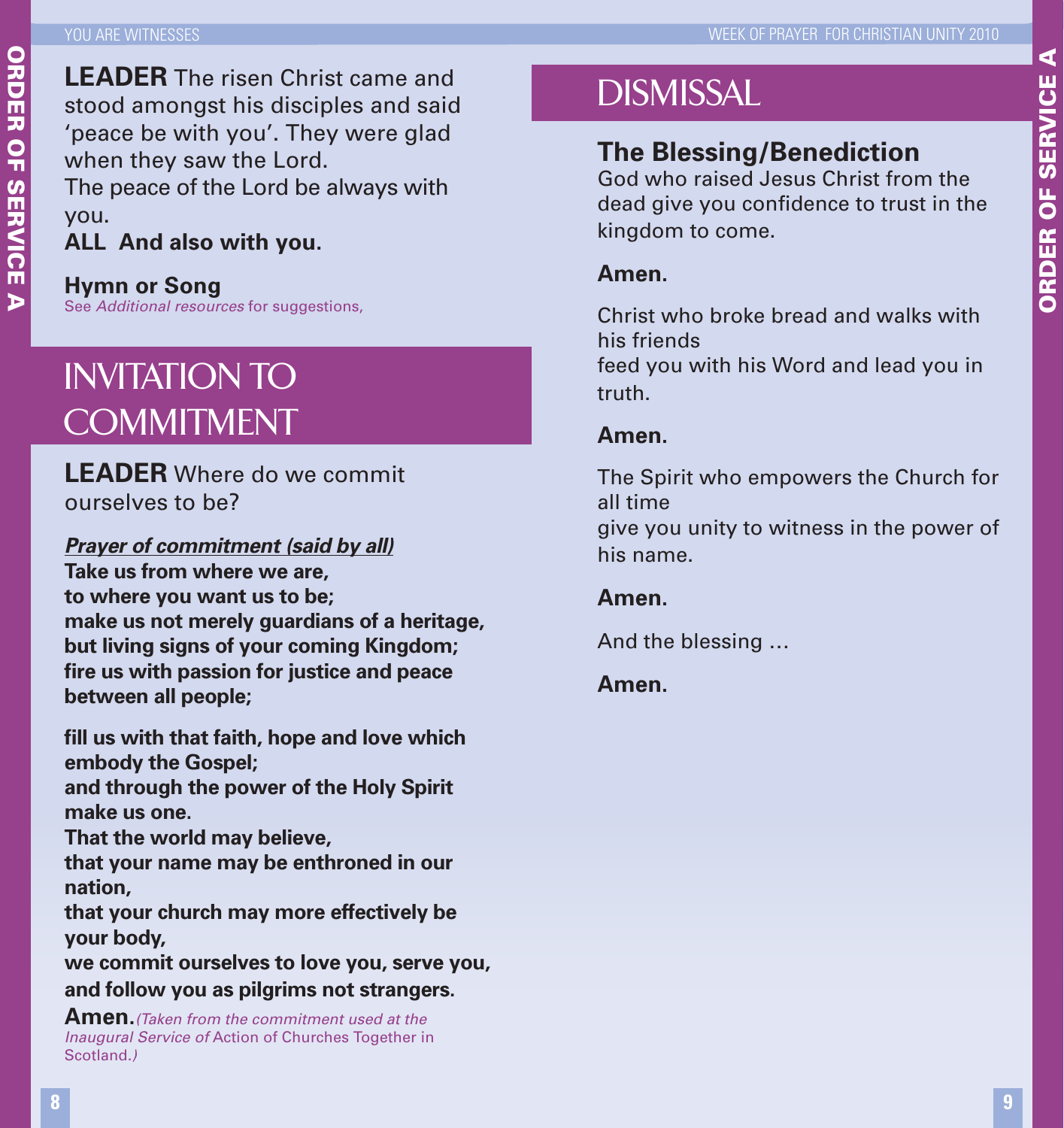# ORDER OF SERVICE ORDER OF SERVICE A  $\overline{p}$

**Song of thanksgiving**

Many, yet one, are the gifts of God's people,

summoned and challenged to love and declare

witness to God, who is love never ending, work for God's kingdom of justice and peace.

*Chorus: All who have faith shall share in God's mission, travelling people who dream and inspire, sharing our lives with all those we encounter.Offering hope as we journey with God.* 

Talents and skills have been given for service,

sharing with others so God may be known, gifts given freely and willingly offered, blessed by the Spirit whose presence is near.

#### *Chorus:*

Singing and baking, accounting and teaching,

friendship and comfort and mending the roof,

visiting, preaching, empowering or praying,

such are the gifts which we offer to God.

#### *Chorus:*

People so varied, yet one in our purpose, coming together as one family. Sharing the Gospel, enabling each other, this is our goal and the source of our hope.

#### *Chorus:*





*©Lindsey Sanderson reproduced with permission*

## **Dismissal Gospel**

read from the church door.

*Then he led them out as far as Bethany, and, lifting up his hands, he blessed them. While he was blessing them, he withdrew from them and was carried up into heaven. And they worshipped him, and returned to Jerusalem with great joy! (Luke 24:50-53)*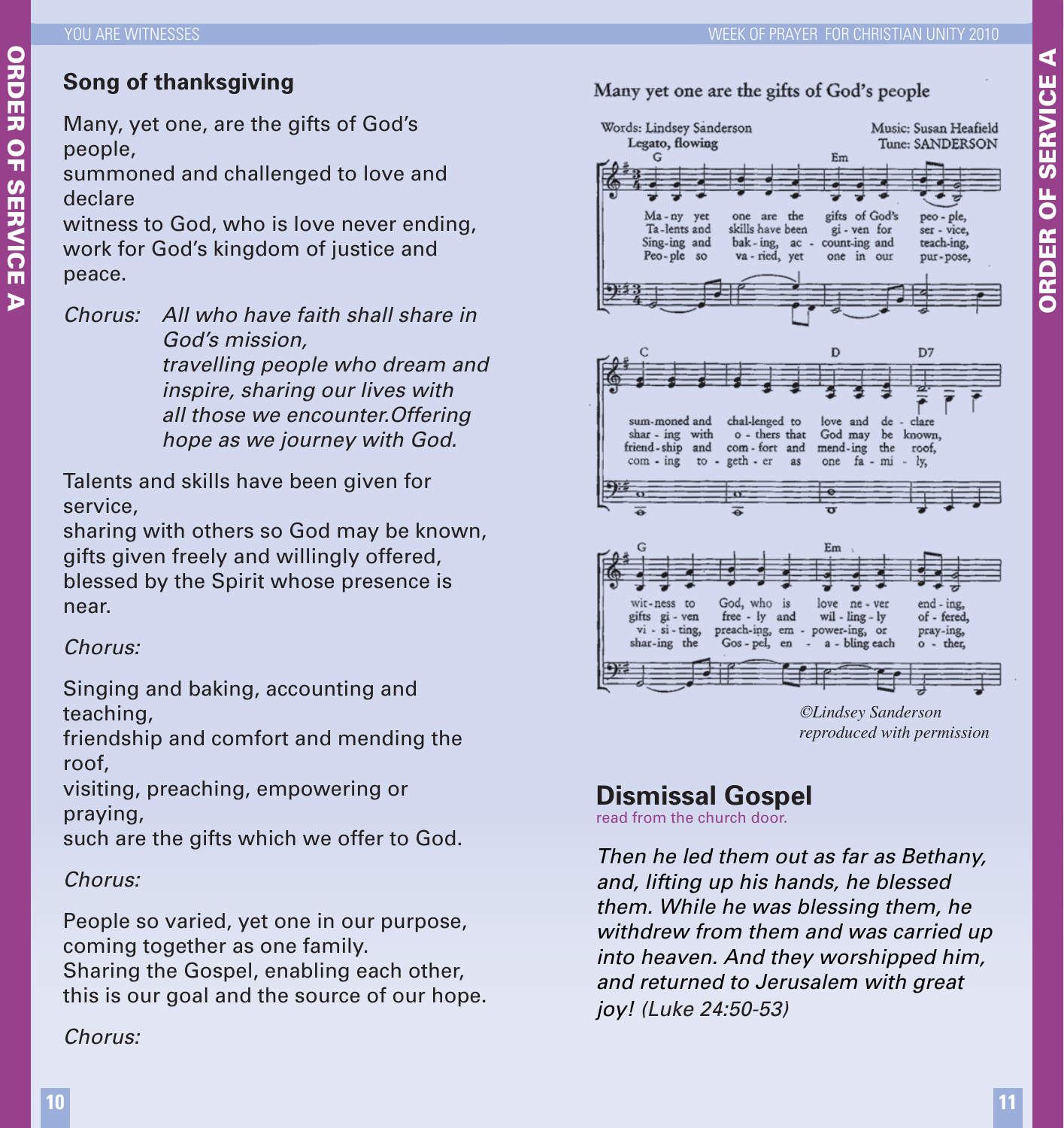#### **Sending out song**



*"He is Lord of all" ©John Bradley reproduced with permission*



## **Order of Service B**

As people come in, they are given a postcard with a question mark on the front.

#### **Gathering song**

suggestions can be found on the "additional resources" page: www.ctbi.org.uk/weekofprayer

#### **Welcome and introduction**

#### **Hymn/Song**

**Reading 1: Luke 24. 1-12** *read from the congregation*

#### **Poem: Why do you look for the living among the dead?**

The question hangs in the air before touching me In the depths of my soul Why have I been perplexed when peace stands so near? Why have I not been dazzled daily by the light of the world? Why have I been still afraid when you say there is nothing to fear?

'Remember' whispers a voice 'How he spoke to you, Return from the tomb, He is not there! Nor ever shall be!' ORDER OF SERVICE B

**ORDER OF SERVICE**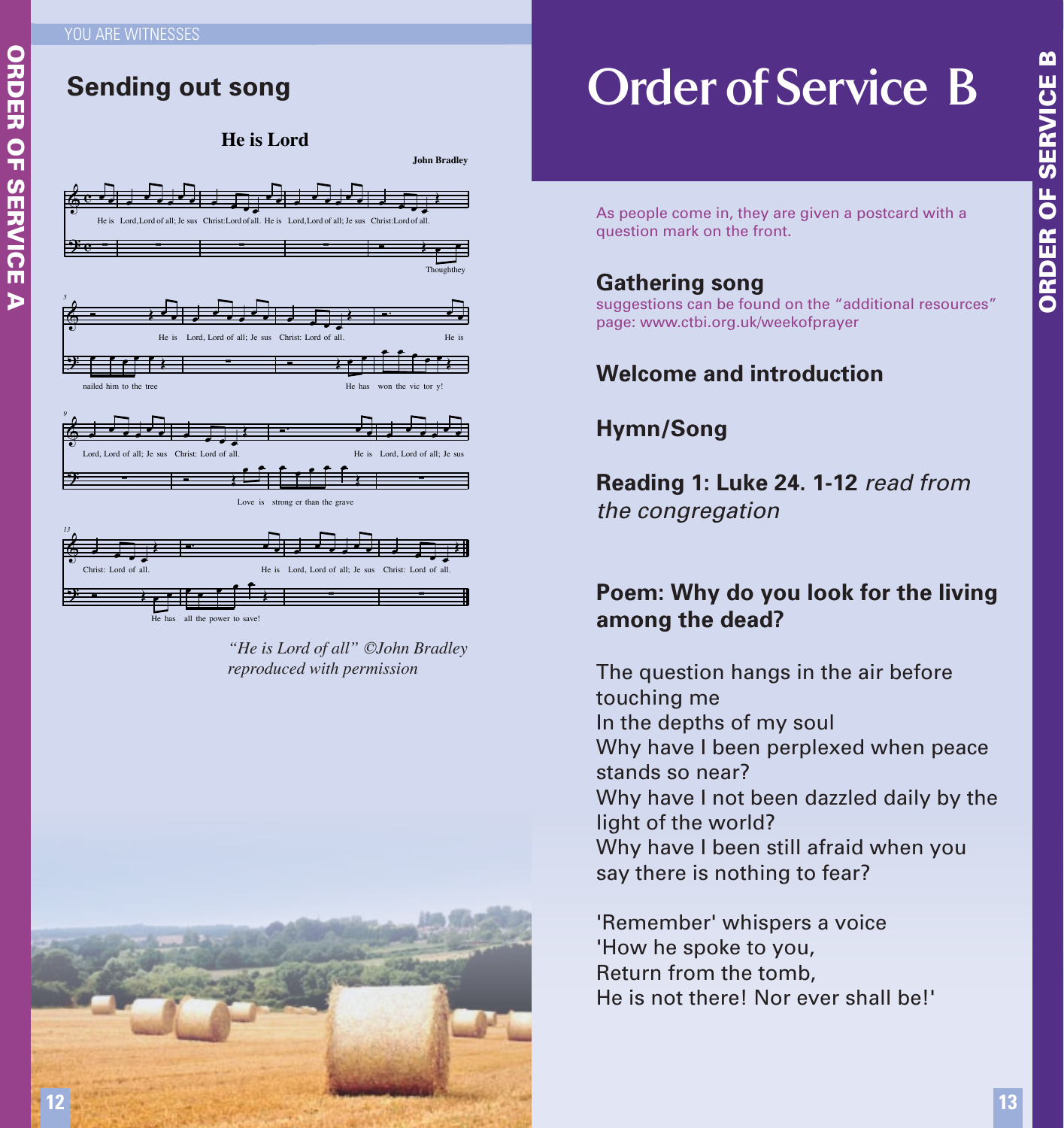#### YOU ARE WITNESSES

ORDER OF SERVICE B

**ORDER OF SERVICE** 

 $\mathbf{m}$ 

Out of the many words that I speak In prayer may some rise to the heavens ... In faith may others believe what I say, run to that tomb and see for themselves linen wrappings fallen to the ground And marvel as they journey towards home

*A song, dance or drama may be performed here.*

**Reading 2: Luke 24.13-27** *This might be read by three different voices.*

#### **Poem: Are you the only stranger in Jerusalem who does not know the things that have taken place there in these days?**

Walking the rough road back from Jerusalem, the air heavy with our disappointment, with sadness, loss, regret. ("Where is the one who should redeem Israel?") We were aware of the stranger matching his footsteps to our own. How could we guess that this unrecognised companion would yet reveal himself in such a simple action as the sharing of a loaf of bread?

## **Question reflection:**

What are you looking for? *People are invited to write their answer on the postcard they have been given.*

*These can be gathered at this point or after the address – to be offered to God in a simple act, (wall hanging, offering basket ...), a few may be read out.*

#### **Hymn/Song**

#### **Reading 3: Luke 24.28-44 The breaking of bread**

#### **Reflection/address/meditation**

Option to use the dramatic presentation 'You are Witnesses' as a dramatic reading or as a PowerPoint™ presentation with voices off stage (available on the "additional resources" pages at www.ctbi.org.uk)

Prayer of Commitment said by all:

**Take us from where we are, to where you want us to be; make us not merely guardians of a heritage,** 

**but living signs of your coming Kingdom; fire us with passion for justice and peace between all people;**

**fill us with that faith, hope and love which embody the Gospel;**

**and through the power of the Holy Spirit make us one.**

**That the world may believe,** 

**that your name may be enthroned in our nation,**

**that your church may more effectively be your body,** 

**we commit ourselves to love you, serve you,**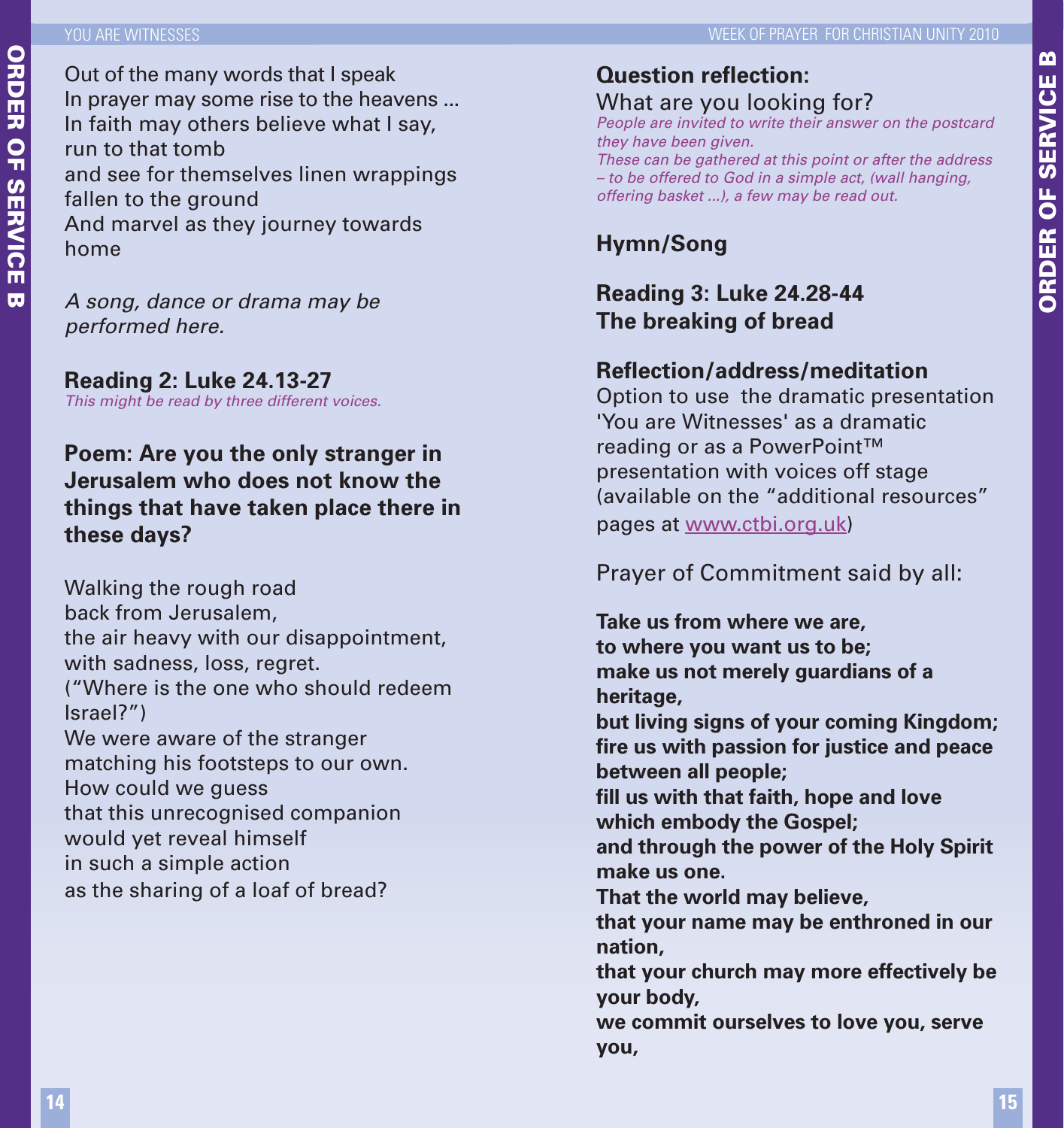#### **and follow you as pilgrims not strangers.**

**Amen.** *(Taken from the commitment used at the Inaugural Service of* Action of Churches Together in Scotland*.)*

#### **Closing song**

#### **Dismissal**

*The congregation turns to face the door*  Reading 4: Luke 24.45-53

*All say together:*

**We believe that Jesus, the Christ, the Messiah suffered and rose from the dead on the third day, and that repentance and forgiveness of sins is to be proclaimed in his name to all nations.**

#### **Hymn/Song**

**Additional prayers and meditations can be found at: www.ctbi.org.uk/weekofprayer**

## **Day 5**

#### **Theme: Witness through suffering**

#### **YOU**

- *1. How does the suffering of people you know affect you?*
- *2. How has your own experience of suffering affected your faith?*
- *3. How do reports of the suffering, oppression and poverty of people you don't know affect your life?*
- *4. How does Jesus bring hope for those who suffer?*

## **THE WORD**<br>READ: Isaiah!

- READ: *Isaiah 50.5-9; Psalm 124; Romans 8.35-39;*  Luke 24:25-27 How foolish you are, and slow of heart to believe
- FOCUS: **Was it not necessary that the Messiah should suffer?**  (Luke 24: 26)

#### REFLECTION

Words known from childhood, Moses and prophets, marks of identity, source of security, now burst with new meaning.

Was it not necessary? Unavoidable? Suffering and glory inseparable; life lost for life gained and all our pain redeemed in his rising.

#### THE WORLD

God, we praise you for the faithfulness of Jesus, embracing us through the suffering of the cross and drawing us deep into your amazing love. We thank you that we have a Suffering Saviour who has known betrayal, persecution and injustice; who has endured torture of body and mind.

We thank you for all whose suffering has reflected your grace and dignity.

We pray, O God, for all who suffer: those who feel forsaken, those who bravely struggle on and those who simply want it to end.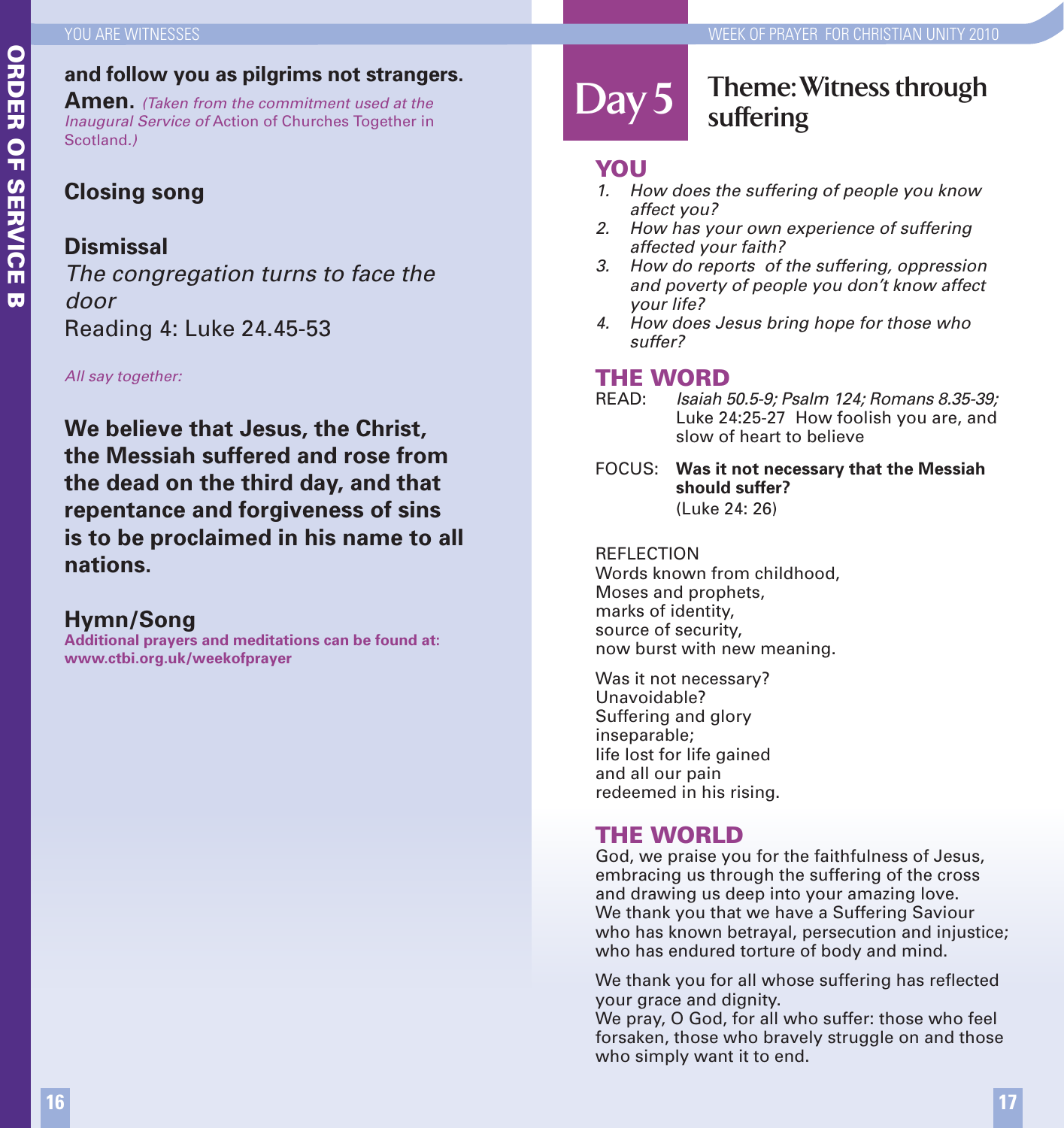#### Day 6 **Theme: Witness through Day 7 faithfulness to the Scriptures**

#### **YOU**

- *1. What are the passages of Scripture that mean most to you?*
- *2. Who or what in your life makes your heart burn with a passion for the gospel and a desire to give witness to Christ?*
- *3. Which Biblical passages have helped you to understand more fully the witness of other Christians?*

## **THE WORD**<br>READ: Isaiah

- READ: *Isaiah 55:10; Psalm 119:17-40; 2 Timothy 3:14-17;*  Luke 24.28-35 – Jesus opens the Scriptures for two travellers
- FOCUS: **Were not our hearts burning within us while he was talking to us on the road, while he was opening the scriptures to us?** (Luke 24:28-35)

#### REFLECTION

The Word was made flesh and words about the Word made print: mere shapes on a page, potent symbols and signs of God's purpose.

And, balanced by bread broken before them, travellers, burned by digestion of the words, saw and understood.

Words and bread, minds and hearts: twin pillars of persuasion, of staggering truth, turning stumbling travellers into delighted disciples, tripping back to share their joy.

#### THE WORLD

God, we praise and thank you for your saving Word reaching out to us through the Sacred Scriptures.

We thank you, too, for the brothers and sisters with whom we share your Word and discover together the abundance of your love.

We pray for the light of your Holy Spirit, so that your Word may lead and direct us into the unity you will for the sake of the world.

God, we pray for troubled travellers: disappointed by disunity, devastated by loss, submerged in sorrow, fearful of the future, needing hope.

### **Theme: Witness through hope and trust**

#### **YOU**

- *1. How do you cope with your own fears and doubts?*
- *2. How might you be a cause of fear and anxiety for others?*
- *3. How may Christian communities encourage one another in faith and hope?*

## **THE WORD**<br>READ: Job 19

- READ: *Job 19:23-27; Psalm 63;Acts 3:1-10;* Luke 24: 36-40 - The disciples were startled and terrified
- FOCUS: **Why are you frightened, and why do doubts arise in your hearts?** (Luke 24:36-40)

**REFLECTION** We shrink life to fit, and hope is drained and trust is strained, and doubt dominates.

It is not that we don't see, it is precisely that we do: that death does not lay to rest the troublesome truth of faith.

And in the chaos Christ's rising brings, terror is not ghostly discomfort, but worldly disquiet, that now it all changes: hope is healing but a heartache too, and trust costs lives.

#### THE WORLD

God our comfort and guide, when our doubts are deepest and our fears are darkest, you are there, though our clouded perception may miss your presence. Make us each secure and supportive, atune to the sensitivities of others, that we may be encouraged in faith and hope on our journey to you.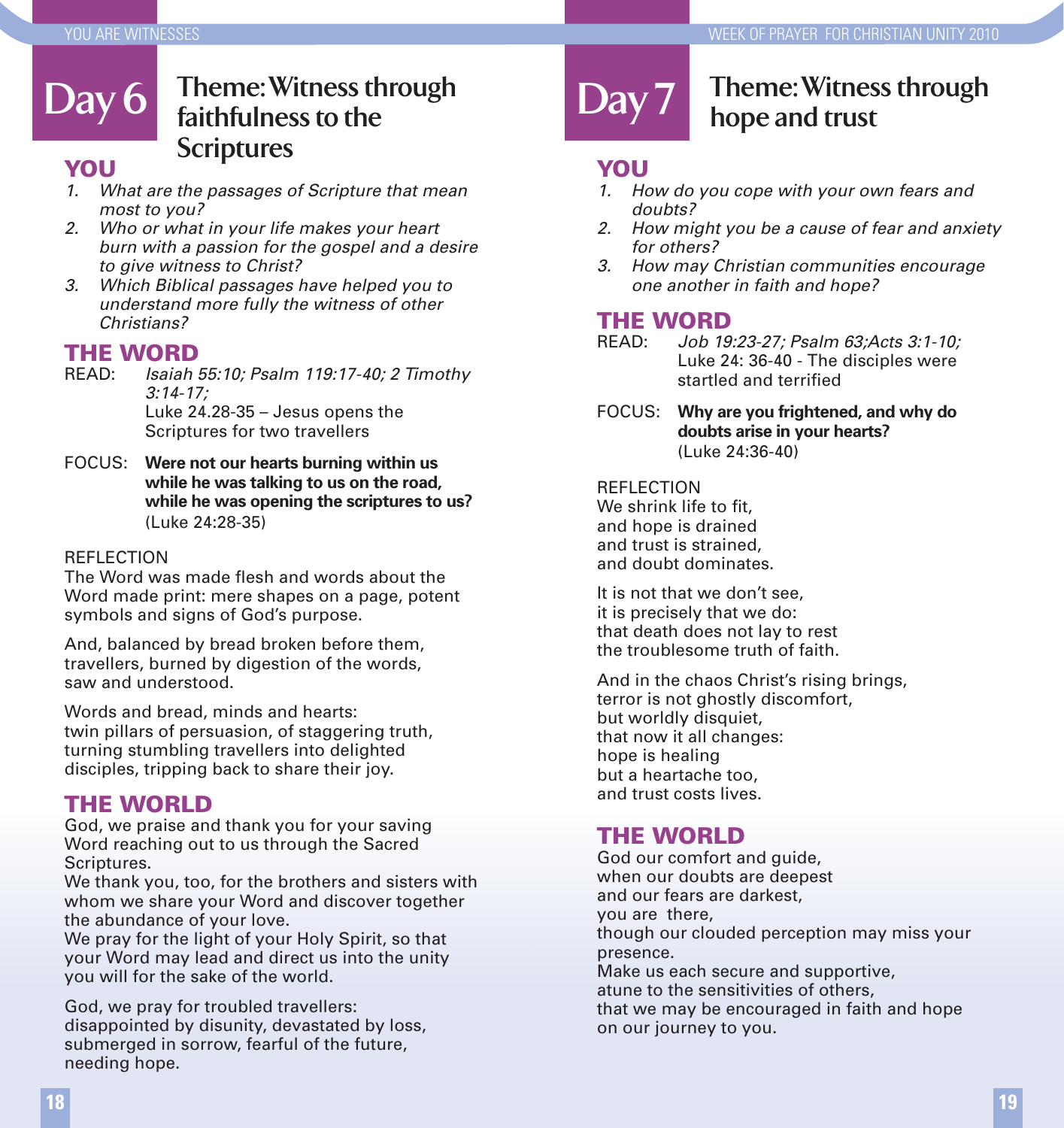#### **Day 8 Theme: Witness through hospitality**

## YOU<sub>1</sub>

- *1. What hinders your own hospitality?*
- *2. Is the place where you live hospitable to strangers?*
- *3. What difference does the church make?*
- *4. Whose hospitality has touched you deeply?*

## **THE WORD**<br>READ: **Gen** 18

- Gen 18:1-8; Psalm 146; Romans 14:17-19; Luke 24:41-48 – Then he opened their minds to understand the scriptures
- FOCUS: **Have you anything here to eat?** (Luke 24:41)

#### REFLECTION

Fasting is fine, focusing minds; feasting is great, sharing the meat.

Fasting is personal, quite self-referral; feasting is communal where spirits meet.

Loving in giving, donating approval, needs of the body attended with grace.

Each one important, the first and the least, all must be welcome and all have a place.

#### THE WORLD

God of the open hand, in whom all find a welcome: help us to

feed the hungry, give refreshment to the thirsty, provide covering for the naked, care for the sick, extend a hand of friendship to the isolated, as fellow pilgrims of Love's embrace.